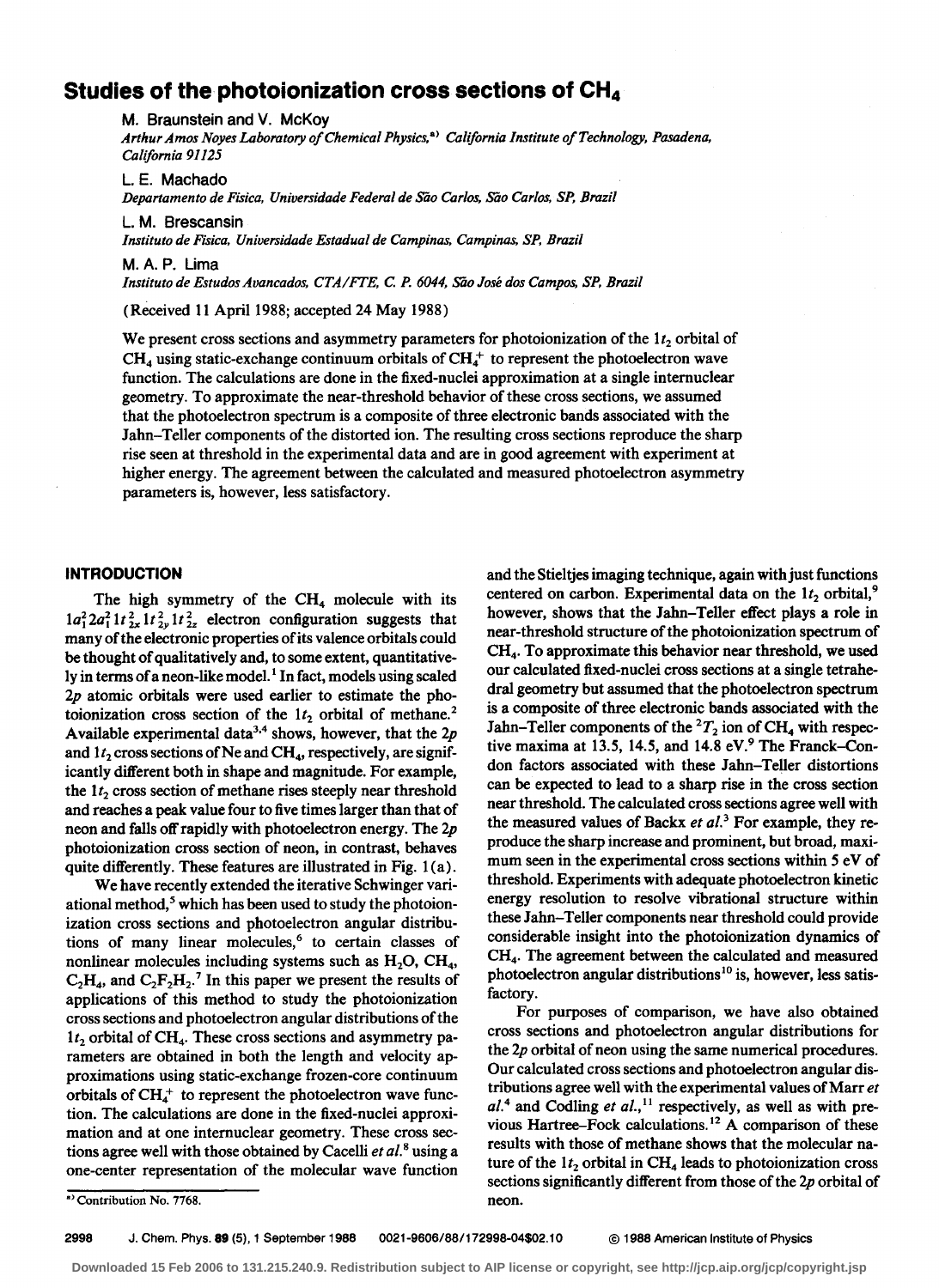

FIG. 1. (a) Cross sections for photoionization of the  $1t_2$  orbital of CH<sub>4</sub> and the  $2p$  orbital of Ne: --, present results for CH<sub>4</sub> (dipole length); ---, present results for CR. (dipole velocity). See the Results and Discussion section for discussion of step-like behavior at threshold;  $\Box$ , experimental data of Backx *et al.* (Ref. 3) for CH<sub>4</sub>; -\*-, present results for Ne (dipole length); O, experimental data of Marr et al. (Ref. 4) for neon. (b) Photoelectron asymmetry parameters for photoionization of the  $1 t_2$  orbital of CH<sub>4</sub> and the  $2p$ orbital of Ne: -, present results for CH<sub>4</sub> (dipole length); ---, present results for CH<sub>4</sub> (dipole velocity);  $\triangle$ , experimental data of Marr *et al.* (Ref. 10) for CH<sub>4</sub>; -\*-, present results for Ne;  $\Diamond$ , experimental data of Codling *et al.* (Ref. 11) for Ne.

#### **THEORY**

The rotationally unresolved, fixed-nuclei photoionization cross section is given by

$$
\sigma = \frac{4\pi^2 \omega}{3c} |\langle \Psi_i(\mathbf{r};R) | \mathbf{\mu} | \Psi_f(\mathbf{r};R) \rangle|^2, \tag{1}
$$

where  $\mu$  is the dipole moment operator and  $\omega$  the photon frequency. In Eq. (1),  $\Psi_i$  represents the initial state of the molecule with N bound electrons and  $\Psi_f$  the final state with a photoelectron in the electronic continuum. For the initial state we use a Hartree-Fock wave function. For the final state we assume the frozen-core approximation in which the orbitals of the  $(N - 1)$  electrons of the molecular ion are taken to be identical to those of the neutral molecule and the photoelectron wave function is a continuum solution of the one-electron Schrödinger equation,

$$
[-1/2\nabla^2 + V_{N-1}(\mathbf{r},R) - k^2/2] \phi_{\mathbf{k}}(\mathbf{r},R) = 0, \quad (2)
$$

where  $V_{N-1}$  (r,R) is the static-exchange potential of the mo-

lecular ion. The photoelectron orbital  $\phi_k$  satisfies appropriate boundary conditions and we have chosen the normalization  $\langle \phi_{\mathbf{k}} | \phi_{\mathbf{k'}} \rangle = \delta(\mathbf{k} - \mathbf{k}')$ . For ionization of closed-shell targets,  $\phi_k$  can be assumed orthogonal to the ion orbitals without loss of generality.<sup>13</sup>

To solve Eq. (2) we work with the corresponding integral equation,

$$
\phi_{\mathbf{k}} = \phi_{\mathbf{k}}^c + G_c^{(-)} U \phi_{\mathbf{k}}, \tag{3}
$$

where  $\phi_k^c$  is a pure Coulomb scattering wave,  $G_c^{(-)}$  is the Coulomb Green's function, and  $U$  is twice the static-exchange potential with the long-range Coulomb potential of the ionic core removed. The partial wave component  $\phi_{k,lh}^{p\mu}$  of  $\phi_{\mathbf{k}}$ , i.e.,

$$
\phi_{k}(\mathbf{r}) = \left(\frac{2}{\pi}\right)^{1/2} \sum_{\substack{p\mu \\ i}} i^{l} \phi_{k, i h}^{p\mu}(\mathbf{r}) X_{i h}^{p\mu}(\hat{k}), \tag{4}
$$

satisfies its own integral equation,

$$
\phi_{k,lh}^{\rho\mu} = S_{k,lh}^{\rho\mu} + G_c^{(-)} U \phi_{k,lh}^{\rho\mu}, \tag{5}
$$

where  $X_{ik}^{\rho\mu}(\hat{k})$  is a symmetry-adapted angular basis function,<sup>14</sup>

$$
X_{1h}^{\rho\mu}(\hat{k}) = \sum_{m} b_{1hm}^{\rho\mu} Y_{lm}(\hat{k}), \qquad (6)
$$

and  $S_{k,lh}^{p\mu}$  is a corresponding symmetry-adapted partial wave component of the Coulomb function.

We solve Eq. ( 5) by an iterative procedure which begins by approximating the short-range potential  $U$  by a separable potential of the form

$$
\langle \mathbf{r} | U | \mathbf{r}' \rangle = \sum_{\alpha_i \alpha_j} \langle \mathbf{r} | U | \alpha_i \rangle \left[ U^{-1} \right]_{ij} \langle \alpha_j | U | \mathbf{r}' \rangle, \tag{7}
$$

where  $\alpha_i$  and  $\alpha_j$  are appropriate basis functions, which need not satisfy scattering boundary conditions, and  $U_{ii} = \langle \alpha_i | U | \alpha_i \rangle$ . With this separable approximation for U, the solution of Eq.  $(5)$  can be written as

$$
\tilde{\phi}_{k,h}^{\rho\mu}(\mathbf{r}) = S_{k,h}^{\rho\mu}(\mathbf{r}) + \sum_{\alpha,\alpha_j} \langle \mathbf{r} | G_c^{(-)} U | \alpha_i \rangle [D^{-1}]_{ij}
$$
\n
$$
\times \langle \alpha_j | U | S_{k,h}^{\rho\mu} \rangle, \tag{8}
$$

where

$$
D_{ij} = \langle \alpha_i | U - U G_c^{(-)} U | \alpha_j \rangle. \tag{9}
$$

Equation (8) provides an approximate solution  $\phi_{k,h}^{\rho\mu}$  to the  $\phi_{k,lh}^{\rho\mu}$  of Eq. (5). We have developed an iterative procedure for obtaining converged solutions of Eq.  $(5)$ .<sup>13</sup> To ensure convergence of the photoionization cross sections, we used photoelectron orbitals obtained after three steps in this iterative procedure.

## COMPUTATIONAL DETAILS

## Methane

The ground state SCF wave function of methane, with an electronic configuration  $a_1^2 a_1^2 1 t_2^6$  ( $^1A_1$ ), was obtained in a  $(9s5p,4s) / [4s3p,3s]$  Cartesian Gaussian basis of Dunning. 15 For tetrahedral geometry and an equilibrium C-H bond distance of 2.0503 a.u., our basis gives an SCF energy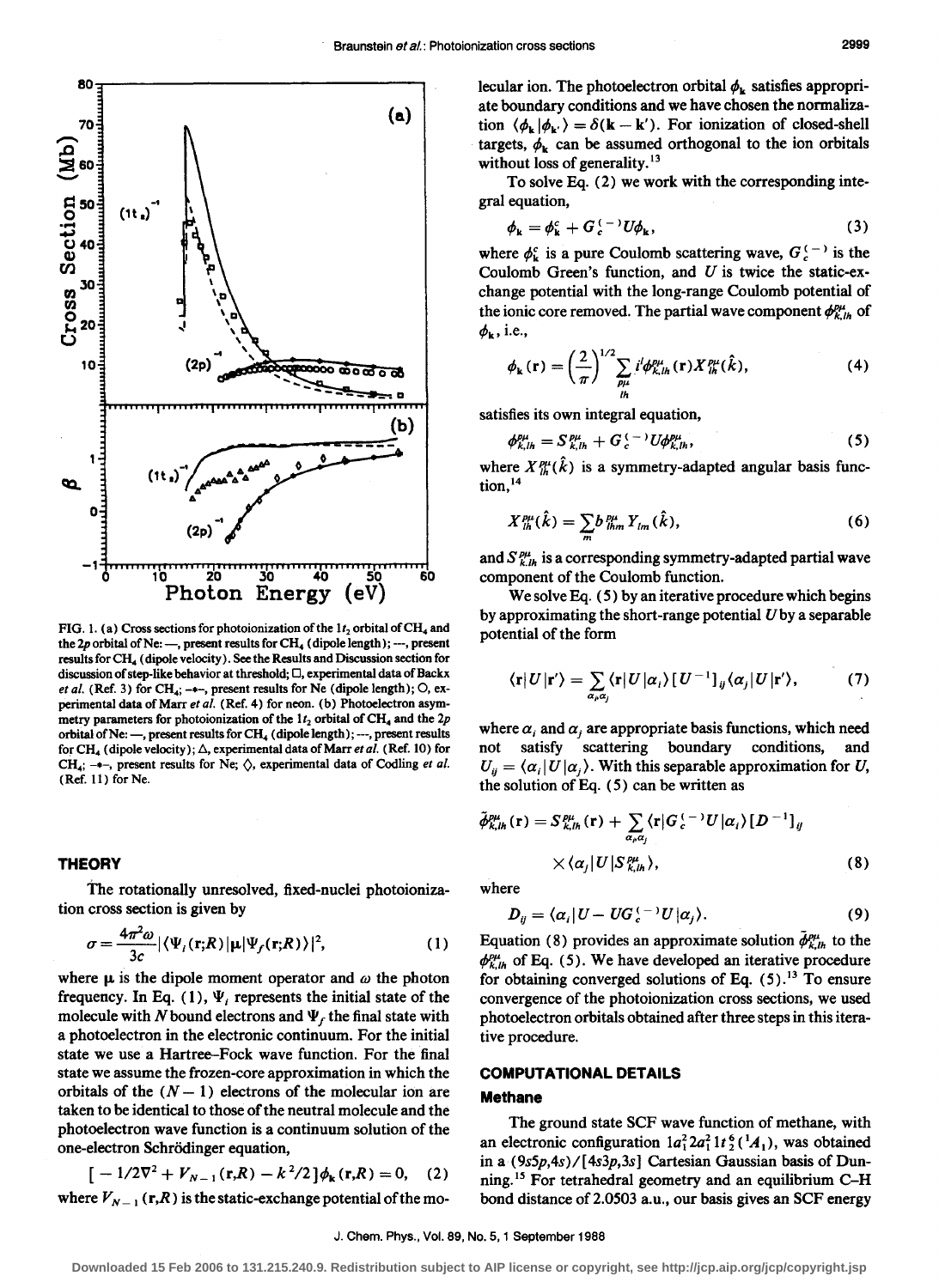of - 40.185 831 a.u. For the basis functions  $\{\alpha_i\}$ , in Eq. (8) we chose Cartesian Gaussian functions defined by

$$
\phi^{\alpha,l,m,n,A}(\mathbf{r}) = N(x - A_x)^l (y - A_y)^m (z - A_z)^n
$$
  
× $\exp(-\alpha |\mathbf{r} - \mathbf{A}|^2).$  (10)

The basis sets used in solving for the photoelectron continuum orbitals are listed in Table I. All matrix elements arising in the solution of Eq. ( 8) were evaluated using single-center expansions about the carbon atom. The partial wave expansion of the photoelectron orbital, Eq.  $(4)$ , was truncated at  $l_p$  $= 7$ . Other parameters used in the required partial wave expansions were as follows:

(i)  $l_m =$  maximum *l* included in the expansion of the scattering functions and of the Coulomb Green's func- $\text{tion} = 7$ ;

(ii)  $l_i^{\text{ex}} =$  maximum *l* included in the expansion of the scattering function in the exchange terms  $= 7$ ;

(iii)  $I_i^{\text{ex}} =$  maximum *l* included in the expansion of the occupied orbitals in the exchange terms  $= 7$ ;

(iv)  $I_i^{\text{dir}} =$  maximum *l* included in the expansion of the occupied orbitals in the static potential  $= 7$ ;

(v)  $\lambda_m^{\text{ex}} = \text{maximum } l \text{ included in the expansion of } 1/2$  $r_{12}$  in the exchange terms = 7;

(vi)  $\lambda \frac{di}{m}$  = maximum *l* included in the expansion of 1/  $r_{12}$  in the static potential = 13.

The grid for quadrature of the radial integrals consisted of 400 points and extended to 44.8 a.u. with a step size varying from 0.01 a.u. near the origin up to 0.64 a.u. at larger distances.

It is convenient to carry out these calculations in the  $C_{2V}$ symmetry group. In these calculations we assume the orientation of the  $CH<sub>4</sub>$  molecule to be as illustrated in Fig. 2. Accordingly, the triply degenerate  $1t_2$  orbital transforms to  $b_2$ ,  $b_1$ , and  $a_1$  orbitals. The photoionization cross section is then obtained by summing over the dipole-allowed

TABLE I. Basis sets used in obtaining photoelectron orbitals from Eq. ( 8).

| Continuum<br>symmetry | Center | Type of Gaussian<br>function | Exponents          |
|-----------------------|--------|------------------------------|--------------------|
| Methane               |        |                              |                    |
| A1                    | С      | s                            | 5.4, 1.8, 0.6, 0.2 |
|                       | C      | z                            | 1.2.0.4            |
|                       | H1: H2 | s                            | 1.2,0.4            |
|                       | H3;H4  | s                            | 1.2.0.4            |
| A <sub>2</sub>        | С      | xy                           | 7.2,2.4,0.8,0.27   |
|                       | H1; H2 | x                            | 1.2,0.4            |
|                       | H3:H4  | y                            | 1.2.0.4            |
| B1                    | C      | y                            | 7.2,2.4,0.8,0.27   |
|                       | H1; H2 | $\overline{s}$               | 1.2,0.4            |
|                       | H3:H4  | y                            | 1.2.0.4            |
| B2                    | C      | x                            | 7.2,2.4,0.8,0.27   |
|                       | H1:H2  | x                            | 1.2.0.4            |
|                       | H3:H4  | $\boldsymbol{s}$             | 1.2.0.4            |
| Neon                  |        |                              |                    |
| S                     | Ne     | s                            | 16.0,8.0,4.0,2.0   |
|                       |        |                              | 1.0.0.5            |
| d                     | Ne     | d                            | 16.0,8.0,4.0,2.0   |
|                       |        |                              | 1.0,0.5            |



FIG. 2. Orientation of methane assumed in calculations.

components:  $b_2 \rightarrow ka_1, ka_2, kb_2$ ;  $b_1 \rightarrow ka_1, ka_2, kb_1$ ; and  $a_1 \rightarrow ka_1,kb_1,kb_2$ .

As a confidence check on the computer codes used in these calculations and to assess the convergence of the corresponding partial wave expansions, we obtained cross sections for photoionization of the  $1b_2$  bonding orbital of linear  $H<sub>2</sub>O$  with procedures we have used previously for many linear molecules.<sup>6</sup> The partial wave expansions used in these "linear" codes were approximately four times as large as those in our present calculations on methane. The resulting cross sections and asymmetry parameters and those obtained for  $H_2O$  with a bond angle of 179.9° using our present procedures, with their smaller partial wave expansions, were nearly identical.

# **RESULTS AND DISCUSSION**

Figure 1 (a) shows our calculated photoionization cross sections for the  $1t_2$  orbital of methane along with the experimental data of Backx *et al.*<sup>3</sup> The cross sections shown here, in both the length and velocity form, were calculated at the equilibrium internuclear geometry of methane and assume that the photoelectron spectrum is made up of three electronic bands with maxima at 13.5, 14.5, and 14.8 eV, respectively resulting from the Jahn–Teller distortion of the  ${}^{2}T_{2}$  ion of  $\text{CH}_4$ .<sup>9</sup> The actual cross sections used in each of these intervals were obtained from the fixed-nuclei  ${}^{2}T_{2}$  ion calculation. This procedure builds in step-like behavior very near threshold and gives essentially the same cross sections above  $\sim$  18 eV as obtained assuming a single ionization threshold of 12.6 eV. From 14 to 16 eV photon energy there is a sharp increase in the  $1t_2$  experimental cross section from 25.8 to 45.2 Mb. Our calculations show the same sharp rise as experiment, suggesting that this behavior arises from successive vibronic contributions associated with Jahn-Teller components of the ion. The raw fixed-nuclei cross sections without any such assumed threshold behavior, which we do not show in Fig. 1 (a), agree well with the results obtained by Cacelli *et a/.* <sup>8</sup>